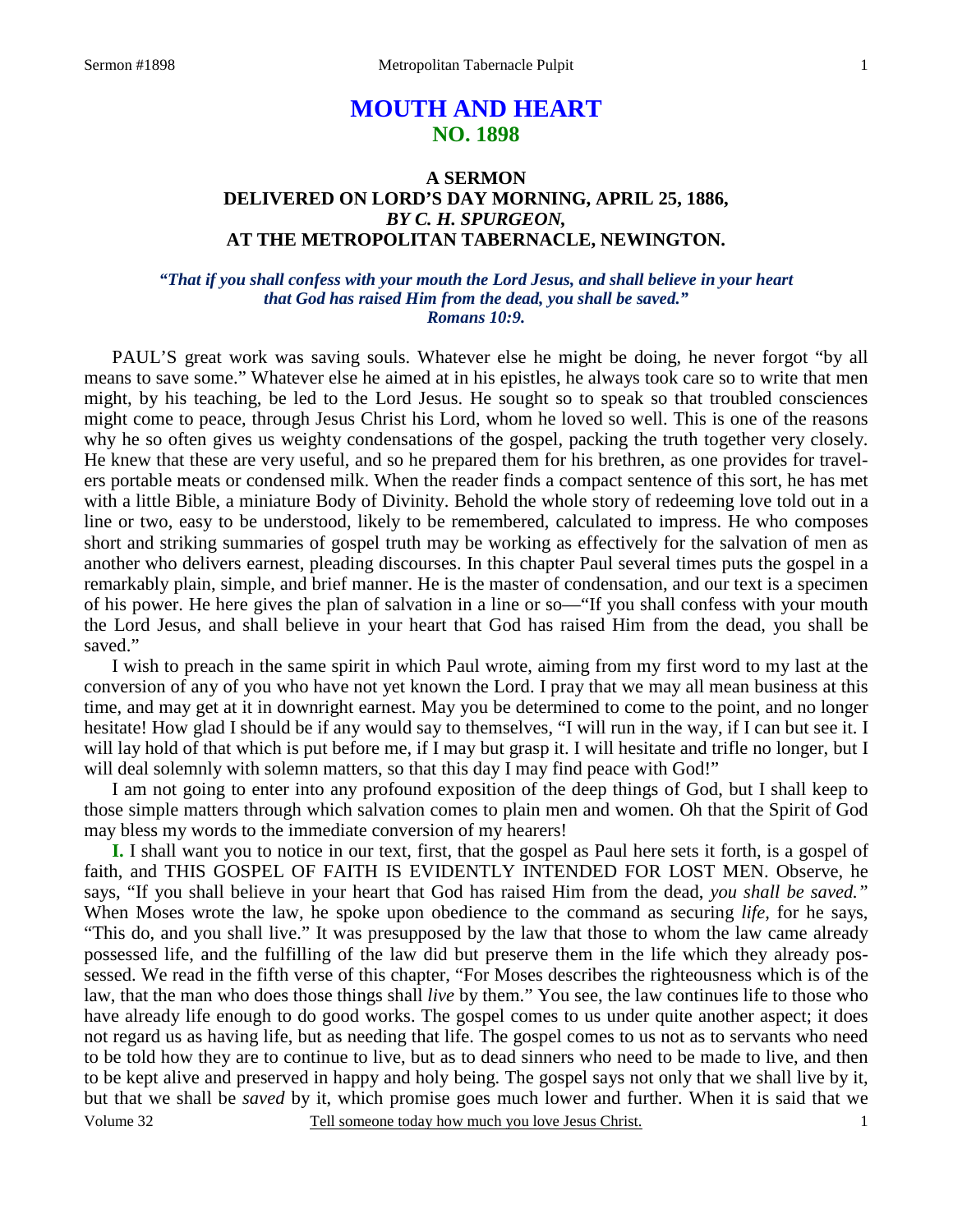shall *"be saved,"* it implies that we have fallen into a lost, ruined, and undone condition, and out of this the gospel is to rescue us.

 It is well to start fairly in preaching the gospel, by declaring plainly to whom this gospel is sent. It is sent to you that need it, it is sent, therefore, to you who are lost, because, if you are not lost, you do not want saving. If you have not fallen you do not need restoring; if you have not sinned you do not need forgiving; if you are not far off from God you do not require to be brought nigh by the blood of Christ. The gospel of salvation is sent to those who are under the curse of the law and condemned to pay its penalties. What a joyous note this is! Hear it, you broken-hearted, and be encouraged. To you we proclaim the free gift of God.

 Some fancy that we are to preach to you a milder kind of law, a more easy way of works, an amended dispensation, but, on the contrary, we preach to you not demands but gifts, not law but love. Our gospel is in very deed good news. We are come to tell men not what *they* are to do for God, but what God has done for them. We speak not of what men are to bring to Jesus, but of, what Jesus has brought to them, and has freely and graciously put forward for their acceptance. Listen, then, you who need saving, this Book is for you; the Christ whom this Book reveals is for you, the Spirit of God who bears witness to Christ is for you. Ah, you guilty, you self-condemned, you utterly disheartened, it is to such as you that the risen Savior is preached today!

 Jesus comes to bring *salvation*. What a great word is that! The text says the believer shall "be saved," saved is a little word for letters, but it is a great word for meanings. What is it to be saved? It means to be saved from *the punishment* of all your sins, saved from going down into the pit, saved from the blackness of darkness forever, saved from the everlasting wrath of the Most High, saved from the second death whose terror is the hell of hell. Whosoever confesses the Lord Jesus and believes that God has raised Him from the dead, shall be saved from the penal consequences of his guilt.

 Better still, you shall be saved from *sin itself*. The criminality and guilt of it shall be removed, from its stain you shall be washed whiter than snow. The sin itself, that black cloud, as well as the tempest with which it is charged, shall be removed, even as it is written, "I have blotted out, as a thick cloud, your transgressions, and as a cloud, your sins." We preach not only deliverance from the punishment, but deliverance from the crime itself—deliverance from the charge and accusation which otherwise would lie against the transgressor. The sin shall be blotted out in the case of the believer, and he shall be forgiven and justified—justified from all things from which the law could never clear him. Righteousness shall be imputed to him, even the righteousness of the Lord Jesus, who is the end of the law for righteousness to everyone that believes. If you confess with the mouth and believe with the heart, the Lord Jesus shall be made of God unto you wisdom, righteousness, sanctification, and redemption. The confessing believer shall be delivered from the guilt of his sin, and he shall stand accepted before the judgement seat of God.

What is more still, you shall not only be delivered from the punishment of sin and the guilt of sin, but from *the power* of sin. Oh, to be saved from sinning! This is our chief desire. It the guilt of sin could possibly be put away and we could still be left as much the slaves of sin as before, very little would have been done for us. It would be a doubtful blessing. If the children of Israel in Egypt had been screened from serving with rigor, and had been fed to the full, and made content in their slavery, would it have been a real blessing to them? Would it not have riveted the chains of their bondage? The Lord did not send them relief in the form of bread, and meat, and garments, with which to be comfortable in Egypt, but He brought them out of Egypt with a high hand and an outstretched arm. To be made happy in sin would be dangerous to us and unworthy of God, but the Lord Jesus Christ has come to save His people from their sins, to break the chains of evil habit, to subdue sinful influences which now dominate us, and to put within us a new heart and a right spirit. He, by the infusion of a new life makes us sigh and pant after holiness; He answers to that sighing, and works in us to will and to do of His good pleasure. He subdues our iniquities, and makes the power of evil in us to wax weaker and weaker while grace grows stronger and stronger. At last He will present us faultless before His presence with exceeding great joy. We preach emancipation for the slaves of sin. You that are worried and wearied with temptation shall be saved from yielding to it. You that cry out by reason of indwelling sin shall receive salvation from the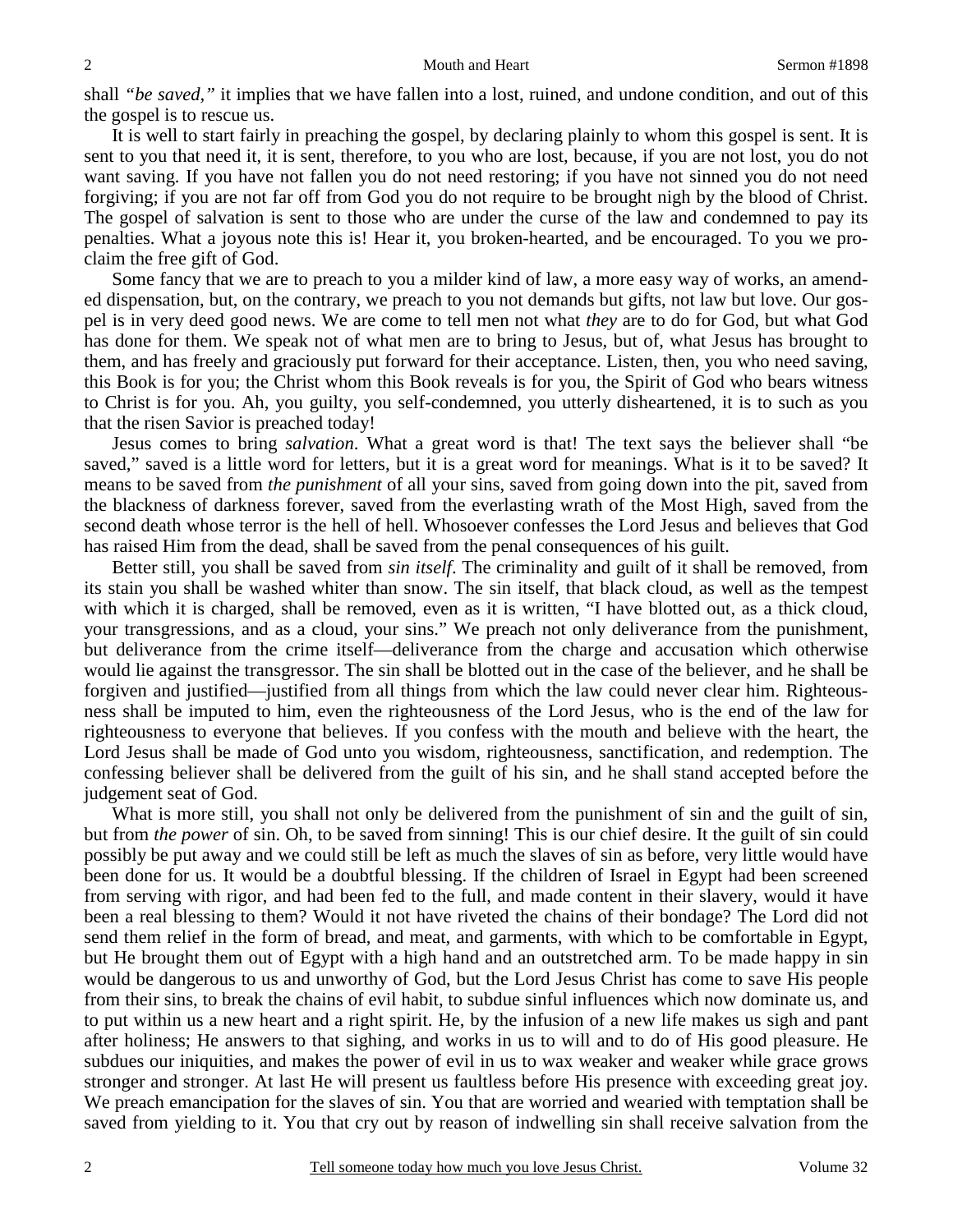#### Sermon #1898 Mouth and Heart 3

power of evil. The living and holy seed within you cannot sin because it is born of God, and its growing force shall at last hold your every thought in captivity to Christ. It is a blessed salvation, an all-round salvation for the past, for the present, and for the future. This is what we are sent to testify, we could not have a more full or a more divine message; we could not have a grander blessing to present to the sons of men than that of being saved. In the grand completeness of it, it comprehends heaven itself and all its bliss. "You shall be saved" reaches from the hell-gate to God's own throne, and lifts the sinner up from between the jaws of death to the white-robed orchestra of the New Jerusalem. Though now an heir of wrath even as others, the believing sinner shall be made like unto the First-born, even to the Lord Jesus Christ, who is bringing many sons unto glory.

 I begin, then, with the proclamation of salvation for the lost. Hear it, you unworthy ones! Hear it, you who cannot say a good word on your own account! Hear it and catch at this hope. If God the Spirit will bless the word, according to His gracious way, you mourning and heavy laden ones will joyfully cry, "There is a message for us in this text!" Then you will lean forward lest you should lose a word of the discourse, and your minds will lean forward as well as your bodies. Your hearts will lie open like plowed land ready for the seed, ready for the shower. You will be responsive to the voice of mercy, even as the echo to the horn. By repentance and faith you will answer to the call of divine love.

**II.** I now advance to my second point, which is this, that SAVING FAITH CONCERNS ITSELF ONLY ABOUT JESUS HIMSELF. I will read to you the connection of my text. "But the righteousness which is of faith speaks on this wise, Say not in your heart, Who shall ascend into heaven? (that is, to bring Christ down from above) or, Who shall descend into the deep? (that is, to bring up Christ again from the dead). But what says it? The word is nigh you, even in your mouth, and in your heart: that is, the word of faith, which we preach; that if you shall confess with your mouth the Lord Jesus, and shall believe in your heart that God has raised Him from the dead, you shall be saved." True faith, the faith which saves, concerns itself wholly about the glorious person and gracious work of Him whom God raised from the dead. Within the compass of Bethlehem, Gethsemane, and the right hand of the Father lies the sphere of the sinner's faith. Faith is where Jesus is, and she asks no wider range. Unbelief is speculative, but faith deals with facts. Unbelief says, "Who shall ascend into heaven? Who shall descend into the abyss?" Unbelief is always starting questions; she is so dissatisfied with the simple gospel of Jesus Christ that she demands another Savior, or no Savior, or fifty Saviors. She does not know what she wants, her cry is, "Who will show us any good; who in the heavens, who in the depths, who anywhere?" Unbelief has a very attentive ear to every new notion. This man has a novel doctrine, another has just ferreted out a fresh idea, and unbelief goes helter-skelter this way and that. She hears voices crying, "Lo here, and lo there!" and like a silly bird she is lured and snared. She flies away to the hills, or plunges into the abyss to find the promised good. At one time she is aloft in delusion, at another she is beneath in despair; pessimism, or optimism, or some other "ism," will charm her, but she will not keep to the truth.

 Faith is of another mind, she takes her stand where Christ is, and she says, "If salvation is anywhere it is in Him. Is it not written, 'Look unto Me, and be you saved, all the ends of the earth: for I am God, and there is none else'?" She bows before Jesus at Bethlehem, and sees hope in His incarnation. She traverses the fields of Judea with Jesus, and sees hope in the holy, tender-hearted lover of souls. She goes with Him to Gethsemane, and views Him covered with the bloody sweat, and begins to read her pardon there. She sees Him die upon the accursed tree, and she says, "My life is here, if ever I am saved, I must be saved here." She sees Jesus in the tomb, she watches and beholds Him rise again, and as He rises she claps her hands with delight, for she sees hope and immortality in Him. She looks up yonder to the throne of the Most High, she sees Jesus interceding for transgressors that the Lord God may dwell among them, she understands that He is carrying on a noble enterprise which will soon be brought forth to victory, and she glories in her Lord—her all—

*"All our immortal hopes are laid In You, our Surety and our Head! Your cross, Your cradle, and Your throne, Are big with glories yet unknown."* 

Faith's resolve is to look only to Jesus her God, for she is persuaded that beside Him there is none else. You are saved, my dear friend, when you come to that point. When Jesus is all your salvation and all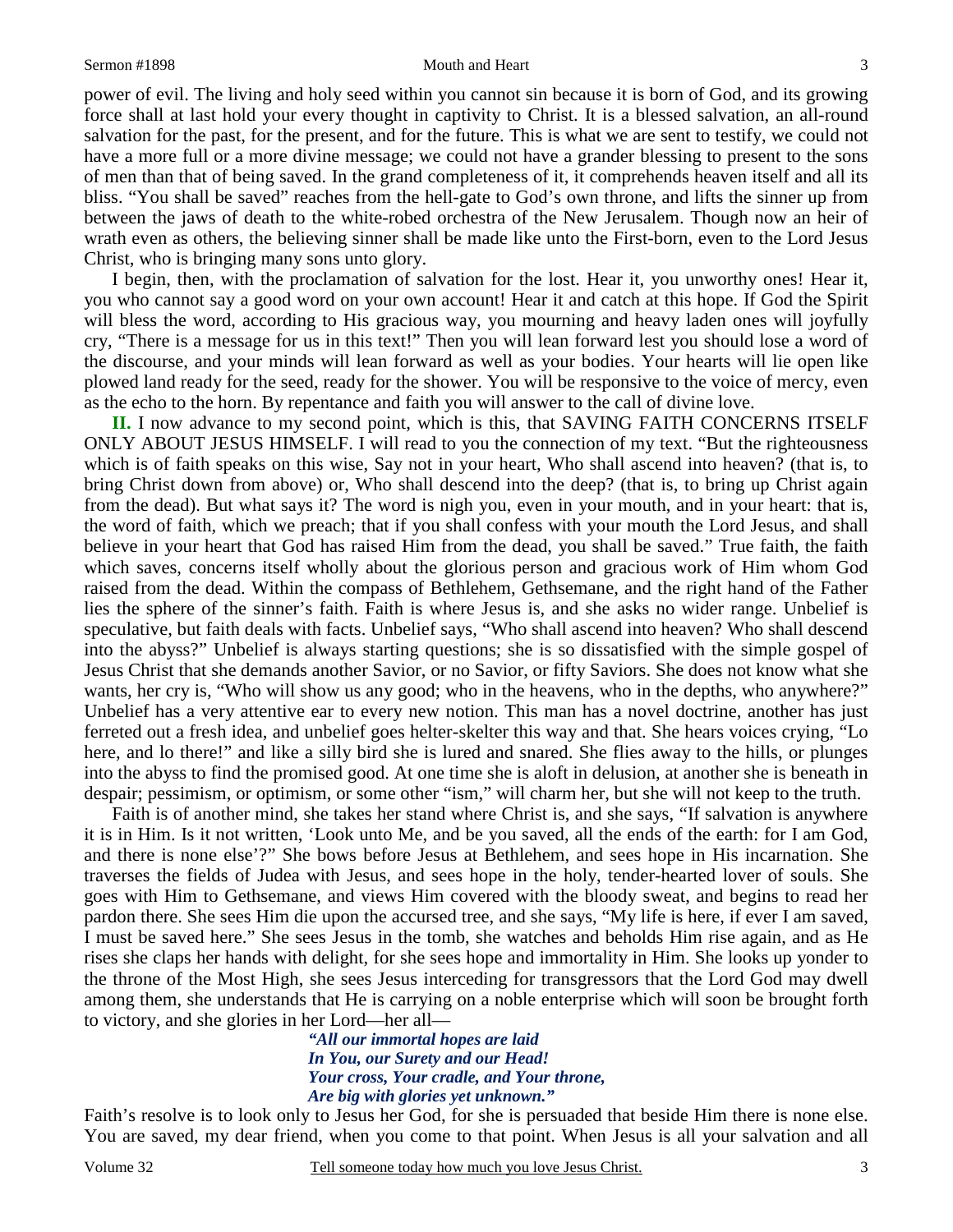your desire the work of grace has begun in you. Jesus is your Boaz, and you have come to the right conclusion about Him when you are resolved never to glean in any other field. You will be satisfied now that you have determined to drink waters only from His fountain, and to be satisfied only from His table.

 The faith which saves is not dreamy. Do you not notice how unbelief here dreams of skies and seas, and all immeasurable things? "Who shall ascend into heaven?" What a picture! Imagination is at work, she beholds her mighty merits scaling the everlasting ramparts—she dotes upon her dream. If she hears a discourse she only cares for the oratory of it. "What a sermon that man preached! How full of poetry!" She must have something high and lofty, nothing common will suit her. At another time, when she is heavy, her dream is of a wretched diver into the deep seas of anguish, plunging down into the abyss to find the pearl of peace. Imagination raises in the soul despondency, despair, frenzy, and madness, and many foolish ones hope in these to find a ransom. Faith has done with these Arabian nights, for she has done with Sinai. She dreams no more, for perfectly healthy men have done with dreams. With open eyes faith reads facts. She dwells on what Jesus did and suffered. She reflects that He died; He rose again, and is gone into glory. Facts, not fiction, are her solace. She accepts matters of history, not figments of imagination. Something actually done, something really accomplished, faith requires and accepts. The weight of sin is not to be borne by theories; the enormous load of human guilt is not to be sustained by speculations. Only actual transactions can meet our dire necessity, and these we find in Jesus Christ the revelation of God.

 I know that I am talking to some of you who are as full of fancies as an egg is full of meat, and I wish I could get you out of them. All sorts of whims and notions please your idle brains. You have followed after them as a dog follows a false scent, but you have come upon nothing yet, and you never will come upon anything till you accept those sure, well-witnessed facts which make up the life of the Lord Jesus, especially His resurrection, which is the best assured fact in human history. We this day, in the name of God Most High, the Spirit of God being with us, proclaim salvation by a risen Savior, and we beseech you to believe the truth of what we say that you may live thereby.

 Unbelief really puts a sad slur upon Christ. She talks about going up to heaven, but suppose it were needed that somebody should ascend to heaven, that would imply that Jesus had never come down from there to reveal the Father. She talks of descending into the abyss, as if Christ had never come up from the dead. The fact is, all that can be done has been done. Why do you want to do what is already done? All that can be felt has been felt, why do *you* want to feel it? "It is finished," said Christ, why do you strive to do it over again? Look how that fable of the church of Rome concerning her unbloody sacrifice of the mass insults the one great sacrifice of Calvary, and sets it on one side, and even so, all those works, feelings, preparations, and so forth which you would add to the finished work of Christ really push Christ out. You want to feel; are not His feelings enough? You want to work; are not His workings enough? Trust in self is a disloyal attempt upon the crown rights of the Redeemer. All those doings, and willings, and feelings are a setting up of self salvation. It is all a mistake. Oh that you would give up those mistakes, and hear that your soul may live, believing what you hear, and accepting it in your very soul! I will not, however, stay longer to describe this faith by contrast, but we will penetrate a stage further into the center of the text.

**III.** The third point of our discourse is, that SAVING FAITH HAS A CONFESSION TO MAKE, "If you shall confess with your mouth the Lord Jesus, and shall believe in your heart that God has raised Him from the dead, you shall be saved." Observe here, that *this confession is put first*. I suppose it is because Paul was quoting from the thirtieth chapter of the Book of Deuteronomy, and he had, of course, to place the words as Moses arranged them in the passage quoted. Yet there must be other reasons. Possibly the confession of the Lord Jesus unto salvation is put first here because it is most likely to be forgotten. We have plenty of preaching of "Believe and live," and I do not condemn it, but still, strictly speaking, it is incomplete. When our Lord bade His servants go forth and preach, He said, "He that believes *and is baptized* shall be saved." Now, baptism is the confession of our faith. Constantly in Scripture the faith to which salvation is promised is a faith which makes a confession of itself. It is never a mute faith; it is a faith that speaks, a faith which owns its existence, yes, a faith which owns the Lord in the teeth of adversaries. We must confess Christ before men, or we may not believe that we have the faith of God's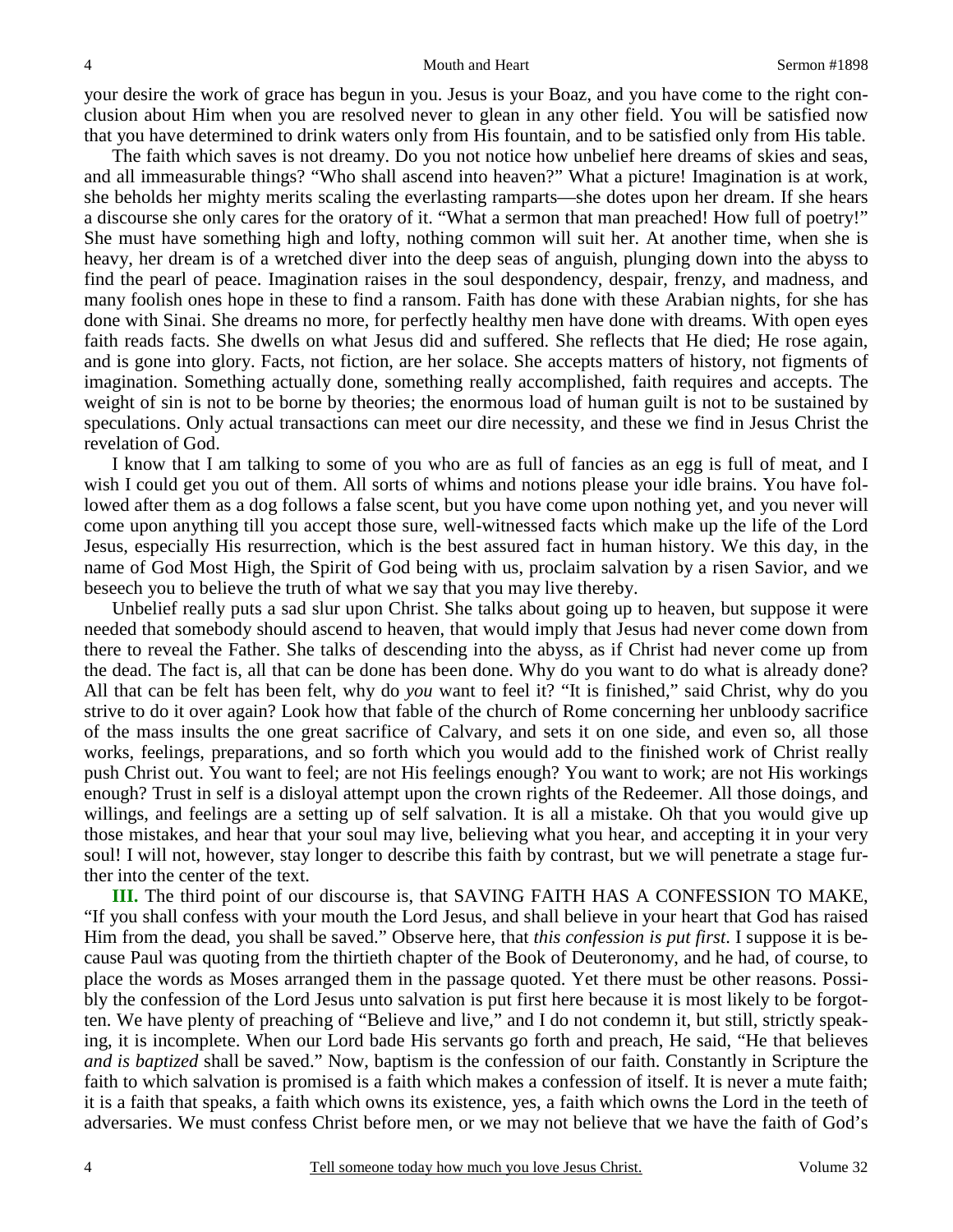#### Sermon #1898 **Mouth and Heart** 5

elect. The apostle mentions it first here because it is so often put into the background, and this is a great cause of stumbling. He mentions it first also, because *it is first* as far as our fellow creatures are concerned. How can I know what you believe in your heart? I must first hear what you confess with your mouth. An inquirer comes to me to join the church or to be acknowledged as a Christian, I cannot begin with his heart; I have no means of reading his thoughts. I say to him, "Speak, that I may see you." If he confesses with his mouth the Lord Jesus Christ, he has done what, in the order of practical religion, must lead the way towards friend and foe.

Let me add that, in a certain sense, confession with the mouth is actually first in the man. Many persons never receive in their hearts the comfort of Christ's resurrection because they have never with their mouth confessed the Lord Jesus as their Savior and Master. The Lord will not give to you the warmth of faith which cheers the heart unless you are willing to yield to Him the obedience of faith by taking up your cross and coming out and confessing Him! There are numbers of Christians—Christians I mean in the judgment of charity—who never enter into the joy of their Lord because they have never obeyed His rule, nor owned His name before men. The Spirit of God, as a Comforter, has not borne His witness with their spirit that they are the children of God, because they have never borne their witness to the Lord Jesus. The comfort of believing with the heart is hindered by the absence of confession with the mouth. Will you listen to this, some of you who cry, "We desire to be saved?" I dare not preach to you a backstairs gospel for cowards, a secret green-lane of salvation, which winds about through the woods, so that you can travel it without being seen. No, at my Lord's bidding, I preach to you an open King's highway, along which the fearful and the unbelieving refuse to go. And yet there is only this one way to the kingdom. We must not attempt to be moonlighters. Let us follow Jesus in broad daylight. Jesus says, "He that confesses Me before men, him will I confess before My Father which is in heaven; but he that denies Me"—which in that connection means, he that does not confess Him—"he that denies Me before men, him will I deny before My Father which is in heaven." Hear, I pray you, the text, "If you shall confess with your mouth the Lord Jesus, and shall believe in your heart that God has raised Him from the dead, you shall be saved."

 Notice *what it is that is to be confessed,* "The Lord Jesus." By which I gather, that it is essential to salvation that a man confess the Deity of Christ. I would not be uncharitable to anybody, but I never can, as a believer in the Word of God, expect to see a man saved who denies the Godhead of his Savior. He puts himself out of court; He rejects that part of the Redeemer's character which is essential to His being a Savior. If any man would be saved he must believe that Jesus Christ is both Lord and God.

 Again, you must confess that Jesus Christ is Lord; that is, Ruler and Master. You must cheerfully become His disciple, follower, and servant. You must confess—"He is my Master, He is my Lord, I intend to be a soldier under Him, He shall be to me Leader and Commander, God has made Him such, and I accept Him as such."

 We are to confess the Lord *Jesus,* too. That means the Savior, who has come to save His people from their sins. If you would be saved by Him, you must own Him as the Messiah, sent of God, to lead His people out of their ruin into eternal salvation. The Lord commands you to confess Him in that character, and promises to such a believing confessor that he shall be saved. Without such open confession there is no promise.

*Note how very definite is the confession*. Somebody says, "Well, I will believe in the Lord Jesus Christ, and I will try and act up to my faith." Do so, by all means, but this will not fulfill the demand of the text. It is true your life is a confession, and the more pure it is the more excellent it is as a profession. Still, the doing of one duty does not exempt us from another. The confession required by the text is expressly said to be *"with your mouth."* I dare not alter the Scripture. Do not blame me, I did not write the words. There they are, "If you shall *with your mouth* confess the Lord Jesus." You are vocally to own Jesus, you are definitely and distinctly to say with your tongue, your mouth, your lips, that He is your Lord and Savior. It is not to be an inference drawn in silence from your life, but a declared statement of the mouth. What other meaning can my text have but that? If the apostle meant that we were to obey the Lord Jesus Christ, and might render no other confession, he would have said so. Why did he say, "With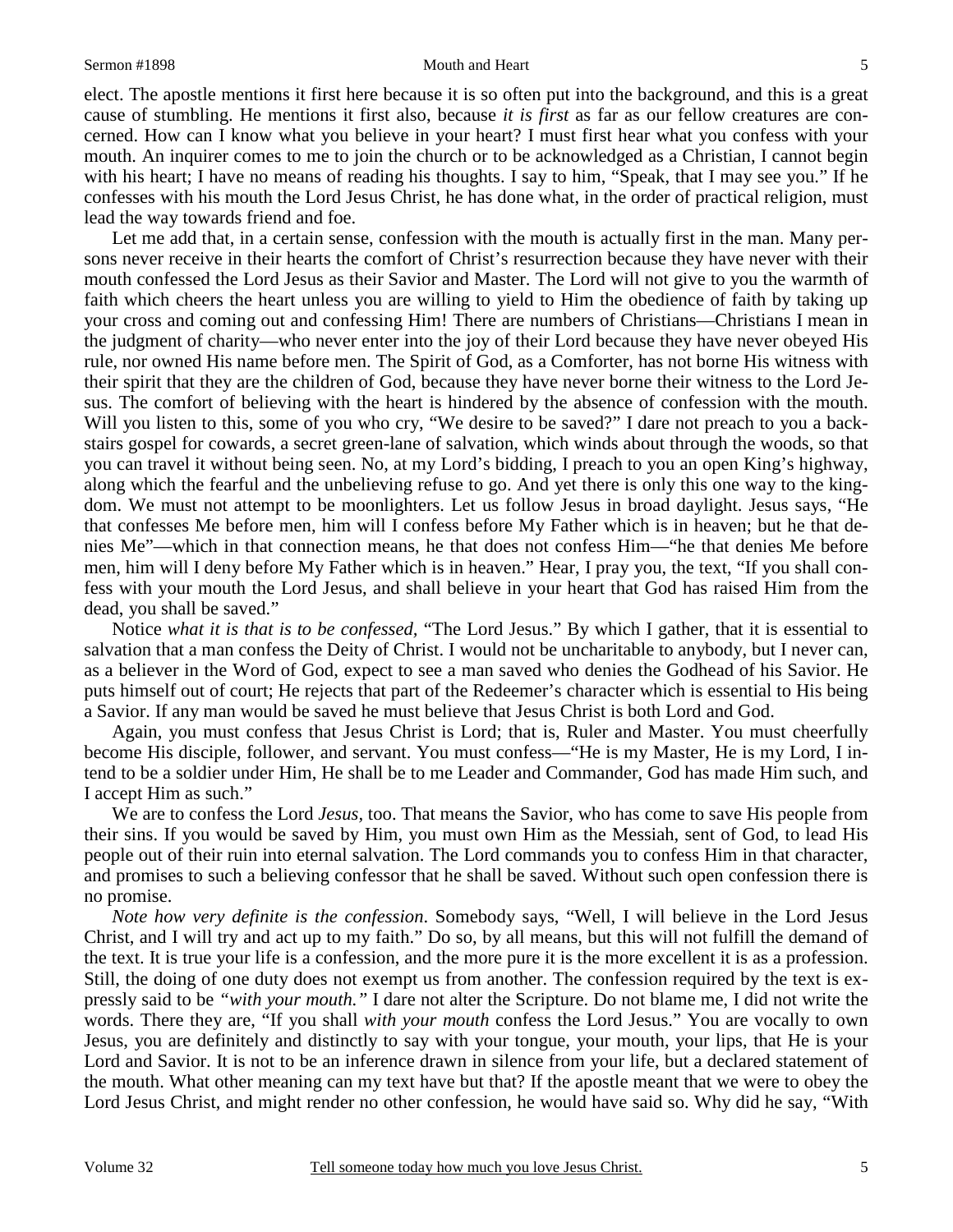your mouth," if he did not require a spoken confession? The mode of confession to which the promise of salvation is given is clearly set forth in these words—"you shall confess with your mouth."

*"Why is this?"* says one. Well, first because I believe that confession with the mouth is a sort of breaking away from the world. When a man says with his mouth, "I believe in the Lord Jesus Christ," it is as good as saying to the world, "I have done with you." Those round about will conclude that the man has broken loose from his old habits, and has come right away from the unbelieving world. When the man with the withered arm was in the synagogue, our Lord did not take him into the corner and heal him, but He said, "Stand forth." He stood right out in the middle of the congregation, and when he stood forth, then the Lord said, "Stretch forth your hand," and he did so. Dear seeker, you must stand out. You must come away from your old companions and sinful connections, and say, "I am for Christ. He is my Savior, and I am His follower." He requires this confession of you that you may thus be cut loose from the world which lies in the wicked one.

 This confession is also a way of forming a visible union with the Lord Jesus. When a man with his mouth confesses Christ he does, as it were, take sides with Jesus and His cause on the earth, and this is a very important thing. Besides, this confession is of much use to the outside world as a witness reproving their ungodliness, and inviting them to a better mind. The confessions of the saved are often the means of saving others. We are not fully saved till we earnestly wish to save others. If any man says, "If I can get to heaven all by myself I shall be satisfied," he has not taken the first step to heaven, assuredly he has not the germ of heaven within him. The first thing that must be slain within us, if we are to dwell with God, is our selfishness. Even our concern for our own salvation must yet be overridden by a concern for the spread of the Redeemer's kingdom, and a desire for the salvation of others. No man is truly sanctified till it is so. Therefore you must confess your Lord with your mouth, to prove your sacrifice of self.

 Ah, my friends! This is a hard saying to some of you. You have good points about you, but you do not let your light shine before men, as your Lord commands you. Your candle is under a bushel, it cannot burn well in so confined a space; it is apt to make smoke and blackness. Bring it out at once! If it is God's own fire, and you put it under a bed to hide it, it will soon set the bed on a blaze. Mischief comes of suppressed truth. It can never be right to hide away the light of God. Come out, you cowards! Come out, you tremblers! My Master bids me act as enlisting sergeant. I set up the banner, and invite you to rally to it. If you love Christ, confess Him. If you would have the salvation of Christ, take up the cross of Christ, and follow Him wheresoever He goes. Have I gone an inch beyond my text? I am sure I have not.

**IV.** Time would fail me if I were to dwell longer on this point, important as it is. Let us now notice, in the fourth place, that FAITH HAS A GREAT COMFORT TO ENJOY. She has truth of which she must speak with her mouth, but she has also facts which she ponders in her heart. The text says, "With your heart believe that God has raised Him from the dead." This does not only mean that you believe the fact that the Lord Jesus has been raised from the dead—I suppose everybody here believes in our Lord's resurrection—but we must so believe it that it warms and comforts our heart.

 Why, my dear brethren, is salvation promised here especially to a belief with the heart that God has raised Christ from the dead? Is not our faith to be fixed upon the death of Christ rather than upon the resurrection of Christ? I answer, it is probably here stated because *in the resurrection of our Lord all the rest of His history is implied and included*. If He was raised from the dead, then He must have died. If He died, then He must have been a man, and have been born into the world. In mentioning that God raised our Lord from the dead, the apostle has really mentioned all the great redeeming work of Jesus, since all the other items are involved therein.

 Moreover, the raising from the dead is not only inclusive of the rest, but *confirmatory of the whole*. By raising Him from the dead the Father gave confirmation of the mission of His Son. He set His seal upon His person as divine, upon His office as commissioned of God to be the Messiah, upon His life as well-pleasing, and upon His death as being accepted of God for full atonement. Therefore the Most High raised Him from the dead that He might be declared to be the Son of God with power and that in and through Him believers might be justified. We should not have had firm ground for our faith in Jesus if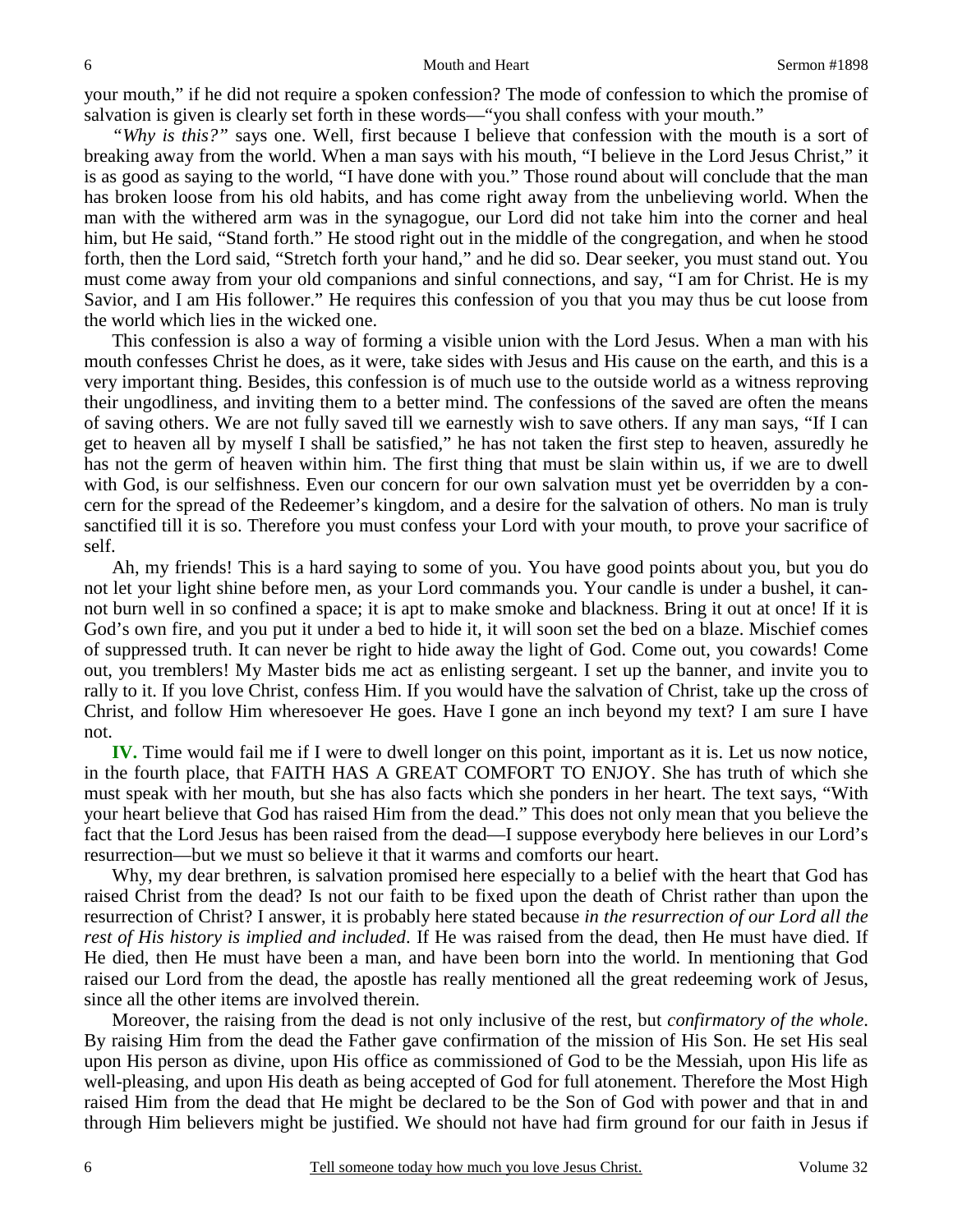#### Sermon #1898 **Mouth and Heart** 7

the seal of resurrection had not been set to His work, but now, when we believe in the seal, we believe also in that which is sealed. His resurrection is the seal of all that our Lord is and does, and believing in this with our heart, we believe in that which brings salvation.

 Moreover, the resurrection of Christ from the dead is one of the chief of those truths which are to be believed in the heart, because *it is the source of the heart's best comfort*. "Look," says the believer, "I am by nature a poor lost sinner, but I shall not be destroyed forever, for Jesus my Savior and Surety has been raised from the dead. My salvation lies in Him. I am delivered from the dead in Him. I see my justification in His resurrection. Because Jesus lives I have an unfailing friend, to whom I fly, because God raised Him from the dead, and so bore witness that He accepted Him, therefore I know that I am accepted in Him. If I lay hold upon that righteousness which God has accepted, I am accepted in it." O dear friends, when a sinner knows that his salvation does not lie in himself at all, but wholly in Christ, then he discovers the great secret. The point is to see Jesus dying for our sins, and to see ourselves dead in Him; to see Jesus risen from the grave, and ourselves risen in Him; to see Jesus accepted of God, and ourselves therefore accepted in Him. The Lord Jesus is the object of our trust, and not ourselves. We are in Him, and as He is so are we. We shall rise to glory because He rose to glory, and we shall dwell in heaven because He dwells in heaven. Union to Christ is the foundation of hope. Oh, to live in Christ! The difficulty is to wrench you away from yourselves; this needs a miracle of grace. I know where you are, you are saying, "I do not feel; I cannot do," etc. Sirs, this is not the point in hand, the ground of salvation is in Jesus, and not in the sinner. To see salvation, we must mark what Christ accomplished, and especially we must mark in our heart that the Lord Jesus was raised from the dead, and then we shall be comforted, because the resurrection of the Savior is the assurance of the completion of His atoning work. He who would have sure hope must fix his faith upon Jesus living, Jesus crucified, Jesus risen, Jesus ascended, Jesus soon to come! If we believe and trust in these facts, we shall be saved, so says the text. Put the two things together—you confess Jesus to be Lord and Christ, and you do also with all your heart trust in Jesus as risen from the dead, well, then, you shall be saved.

 How this ought to cheer those of you who are near despair! How it should encourage those who lie at death's door! You groan out, "I never can be saved." Why not? If Christ died and rose again, what then? If this is the ground of salvation, and you believe it to be the fact, hold on to it, and never let it go. Never let your heart doubt the well-witnessed fact that God has raised Jesus from the dead. Plead the promise of our text in life, and in the dying hour, and cry, "O Lord, You have said that if with my mouth I confess the Lord Jesus, and with my heart believe that You have raised Him from the dead, I shall be saved. Lord, I make the confession, and my heart also believes, I beseech You, therefore, to do as You have said, and save me." This plea can never fail.

**V.** So now I finish with the truth that FAITH HAS A SURE PROMISE TO REST UPON. "If you believe in your heart that God has raised Him from the dead, you shall be saved."

 "YOU"—Who is that? This is yourself. It is the man who with his mouth confesses, and with his heart believes. Dear friend, it means *you*. John, Thomas, Sarah, Jane, where are you? Did I hear you cry, "I have no merits of my own, I have no good feelings, I have nothing of my own that I can rejoice in, I feel myself to be utterly lost"? Listen! "If *you* shall with your mouth confess the Lord Jesus, and shall believe in your heart that God has raised Him from the dead, *you* shall be saved." The singular pronoun, "you," sets its mark upon *you*. Put your ear to this telephone, a voice speaks to you. God out of heaven is speaking straight down the telephone into your ear*—"you shall be saved."*

 "But I am almost damned." If you confess and believe, *"you* shall be saved." "Alas! I must give up in despair." Yet the promise is to the contrary. "But I am the blackest sinner out of hell." Still the promise is to you, "If *you* shall confess with your mouth the Lord Jesus, and shall believe in your heart that God has raised Him from the dead, you shall be saved." I cannot come down from my pulpit and run round to all the pews, but, oh, I wish I could look each one of you in the face, and press your hand, and say, "Dear friend, the text says, *'you*.*'"* Brother, sister, it speaks to you. Youth, child, or grey-headed old man, whoever you may be, the text says that if you believe *"you* shall be saved."

 Observe the total absence of "ifs" and "buts." It is not "you *may* be saved," but "you *shall* be saved." When God the Holy Spirit says "shall," there is solidity in it. But you say, "I am afraid." Afraid of what?